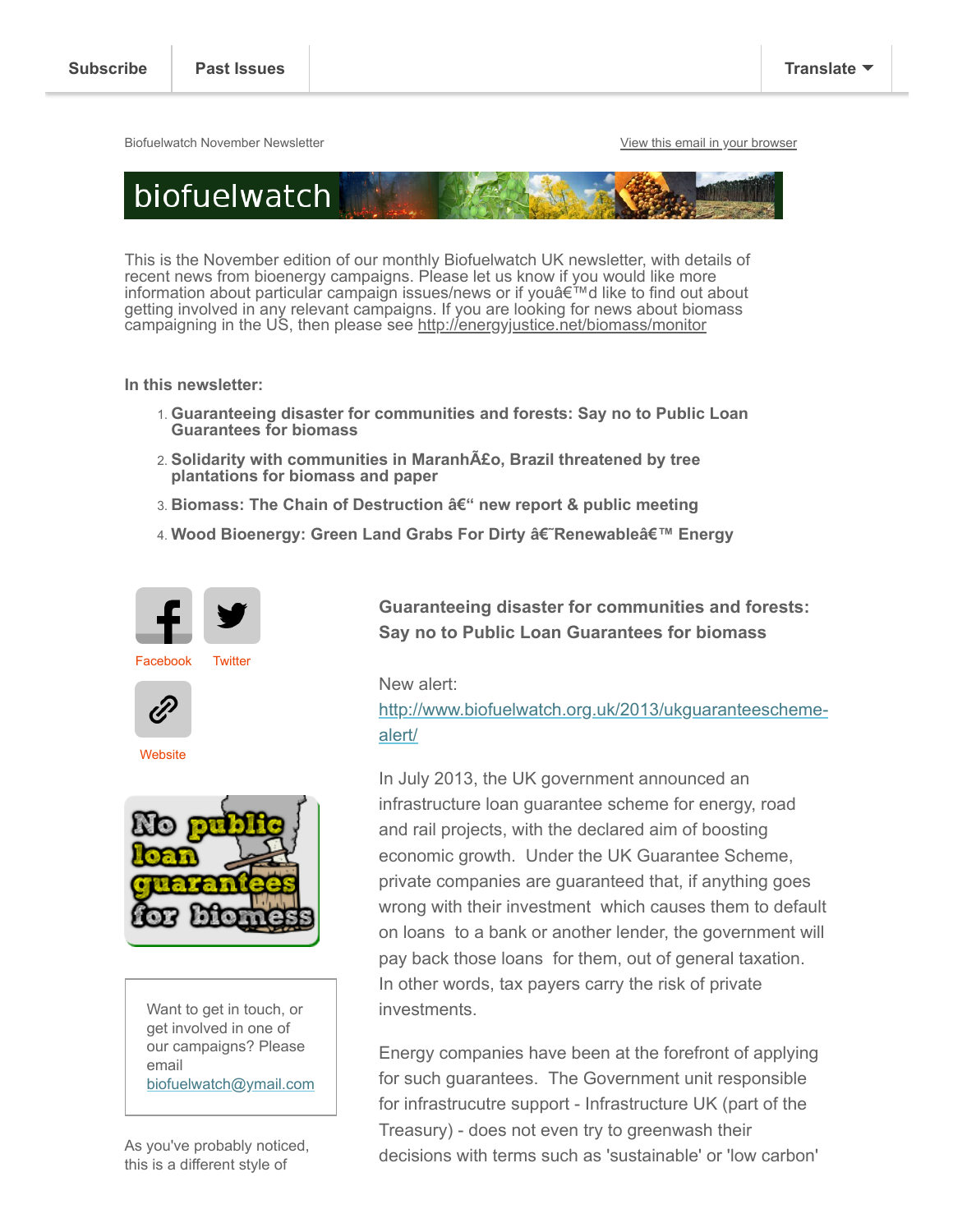any problems reading it or suggestions for improvement, please let us know. Thanks!

> **Donate to [Biofuelwatch](http://www.biofuelwatch.org.uk/donate/)**

and keep burning coal as well as increasing amounts of imported wood pellets. There is strong evidence linking Drax's pellet imports to the destruction of highly [biodiverse and carbon rich wetland forests in the southern](http://www.dogwoodalliance.org/2013/08/press-release-new-maps-reveal-envivas-ahoskie-wood-pellet-facility-threatens-southern-wetland-forests-surrounding-ecosystems-and-wildlife/) US.

[Now, the government has announced a list of 17 projects](https://www.gov.uk/government/news/new-projects-pass-first-hurdle-to-secure-government-guarantee-for-infrastructure) that have 'prequalified' for loan guarantees - 10 of them energy projects. Those include three large biomass electricity schemes, posing a serious threat to forests and communities. Other energy projects listed include unconventional (coalbed methane) gas, nuclear power and waste incineration. The three biomass electricity schemes which may be underwritten by the government are:

- The proposed conversion of the **2000 MW Eggborough coal power station to biomass**
- A **100 MW biomass power station proposed by Helius Energy in Avonmouth** near Bristol
- A **60 MW biomass and waste power station proposed by Tilbury Green Power** in Tilbury

*Please tell the Government that they must not offer loan guarantees to those destructive biomass schemes! Your letter will be automatically sent to the UK Treasury. If you can personalise your message, it may have greater impact. Take part here:*

*[http://www.biofuelwatch.org.uk/2013/ukguaranteescheme](http://www.biofuelwatch.org.uk/2013/ukguaranteescheme-alert/)alert/*

**Solidarity with communities in Maranhão, Brazil threatened by tree plantations for biomass and paper**

Sign the petiton here: [http://www.biofuelwatch.org.uk/2013/maranhao](http://www.biofuelwatch.org.uk/2013/maranhao-petition/)petition/

In the Brazilian state of Maranh£o, the livelihoods and land rights of traditional communities are under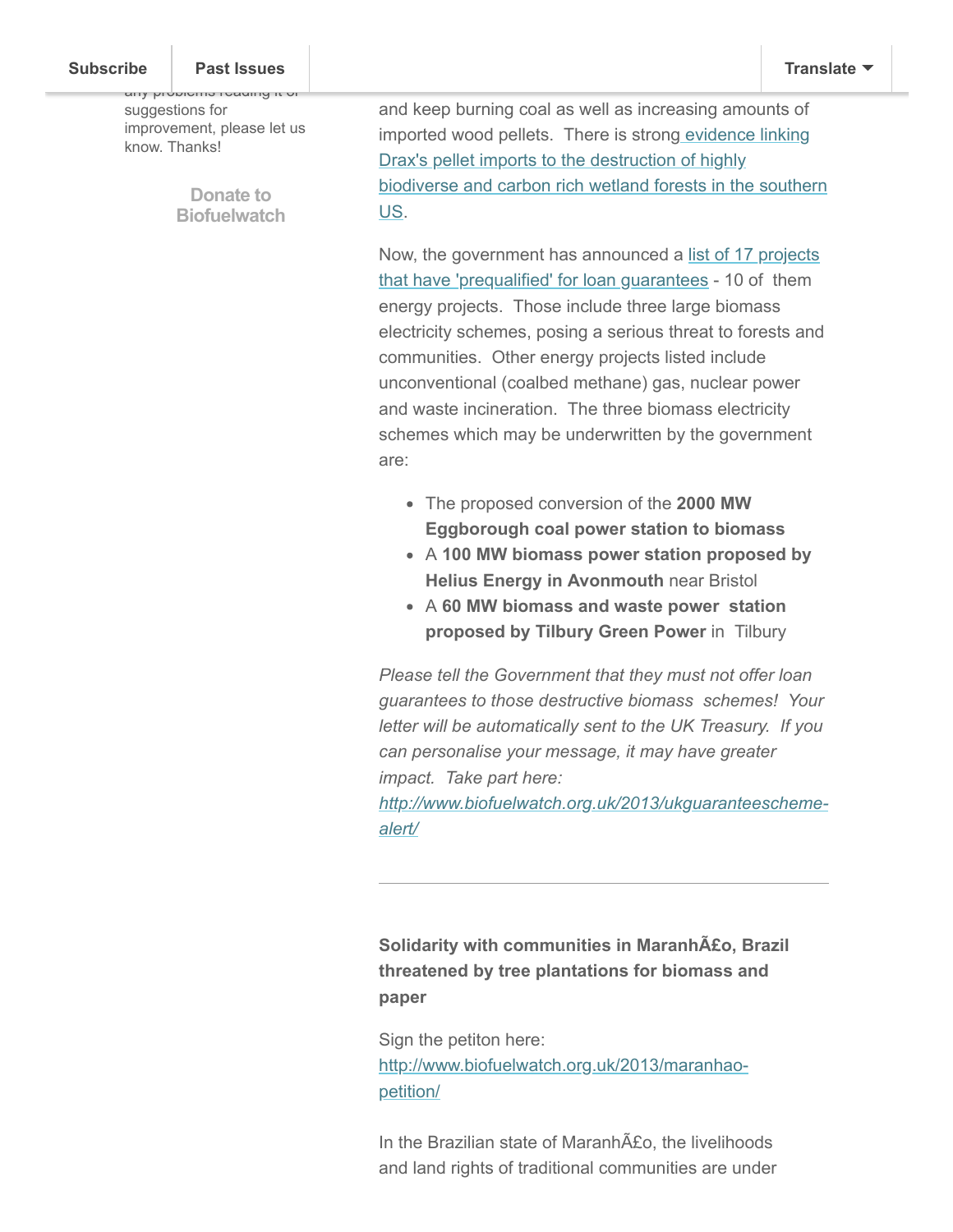eucalyptus plantations, some of them for producing paper, others for **producing wood pellets for UK or other European power stations**. Suzano's eucalyptus plantation developments have been causing serious land conflicts in MaranhA£o's Baixo ParnaAba since 2005. Recently, the situation has become even worse as Suzano has started investing in new, very fast-growing and dense plantations with a view to producing wood pellets for export. The company entered into a Memorandum of Understanding in 2010 to **supply a UK company, MGT Power**, that has planning permission for a large biomass power station in Teeside and is proposing another one in Tyneside. Many communities are also facing the destruction of their lands and savannah forests by large landowners for soya monocultures.

Communities in Baixo ParnaAba have been living in harmony with the region's highly biodiverse Cerrado ecosystem and they heavily rely on harvesting fruits from native trees for their livelihoods. Suzano, on the other hand, is bulldozing trees and all other vegetation to clear the way for eucalyptus monocultures. Ironically, they are seeking to market their wood pellets from these plantations as 'renewable energy'.

To find out more about Suzano's plantations and the threats to communities and to biodiversity in that region, please click [here.](http://www.biofuelwatch.org.uk/2013/chain-of-destruction/)

Communities have asked for international solidarity with their struggle to have their rights to the land recognised. Recognition of their land tenure would protect both their livelihoods and the savannah forests and biodiversity of the region. **Please support them by signing our petition** [here](http://www.biofuelwatch.org.uk/2013/maranhao-petition/)**. We will forward your message to the World Rainforest Movement who will send it to the relevant authorities in Brazil. The petition calls for the communities' land rights to be formally recognised and guaranteed.**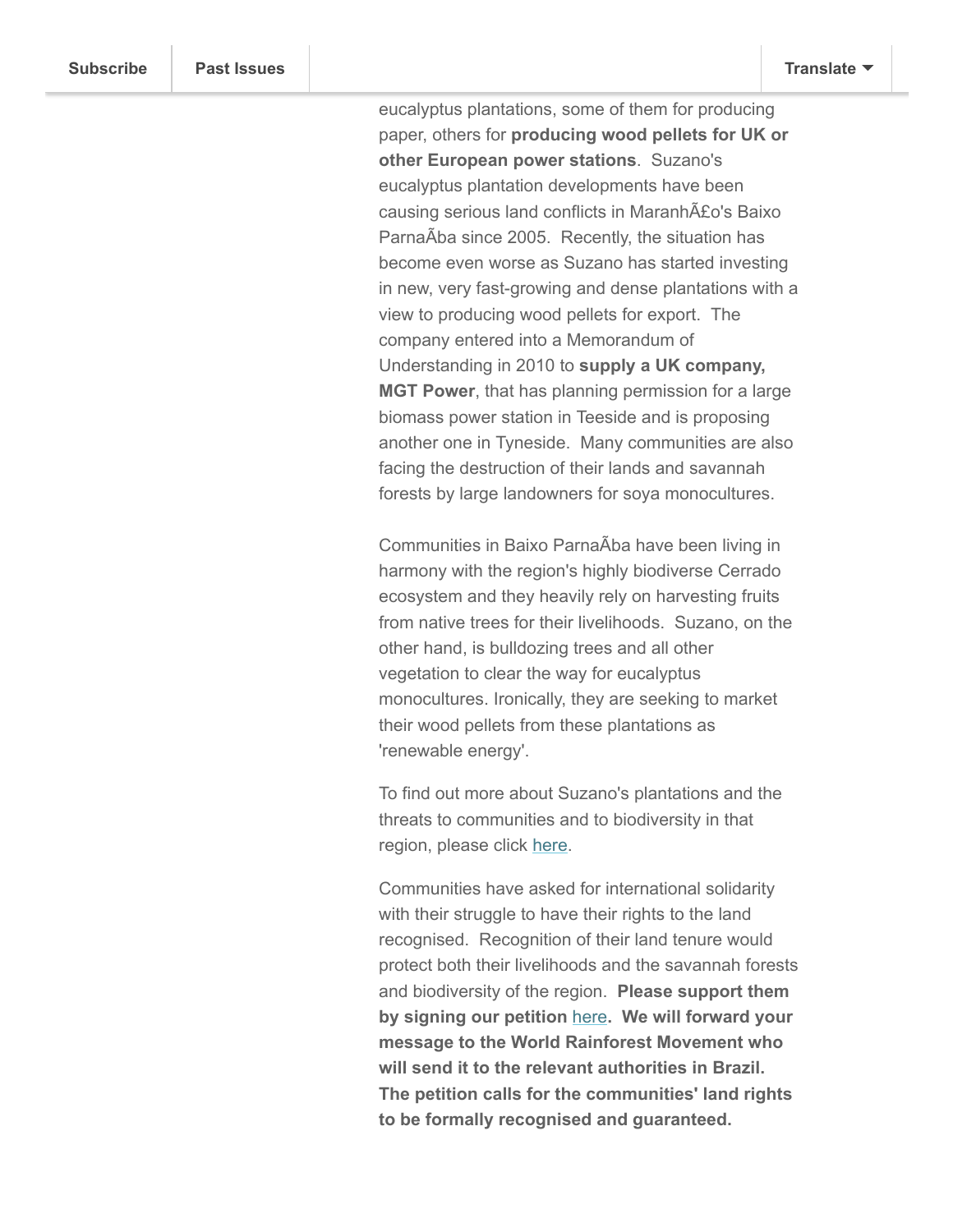the communities in Baixo ParnaÂba, then please email wrm@wrm.org.uy to endorse the original letter found [here.](http://wrm.org.uy/actions-and-campaigns/letter-to-the-national-institute-for-colonization-and-agrarian-reform-and-the-colonization-and-land-institute-of-the-state-of-maranhao-brazil-to-demand-the-recognition-and-land-tenure-regularization/)



Community meeting in São Raimundo, Maranhão

## **Amass:** The Chain of Destruction

## **Biomass: The Chain of Destruction – new report & public meeting**

[Biofuelwatch has released a new report,](http://www.biofuelwatch.org.uk/2013/chain-of-destruction/) *Biomass: The Chain of Destruction*. It explores the global impacts of the UK's biomass boom, looking at what the current the demand for biomass for electricity, supportive Government policy and resulting speculative investments mean in terms of forest destruction in the Americas and impacts on communities in the UK. It also includes *Eucalyptus Plantations for Energy: A Case Study of* Suzanoâ€<sup>™</sup>s plantations for wood pellet exports *in the Baixo Parnaà ba region, Maranhão, Brazil*, the first documented case of a land-grab in Brazil for biomass destined for power stations in the UK. The authors of the Brazilian case study are Ivonete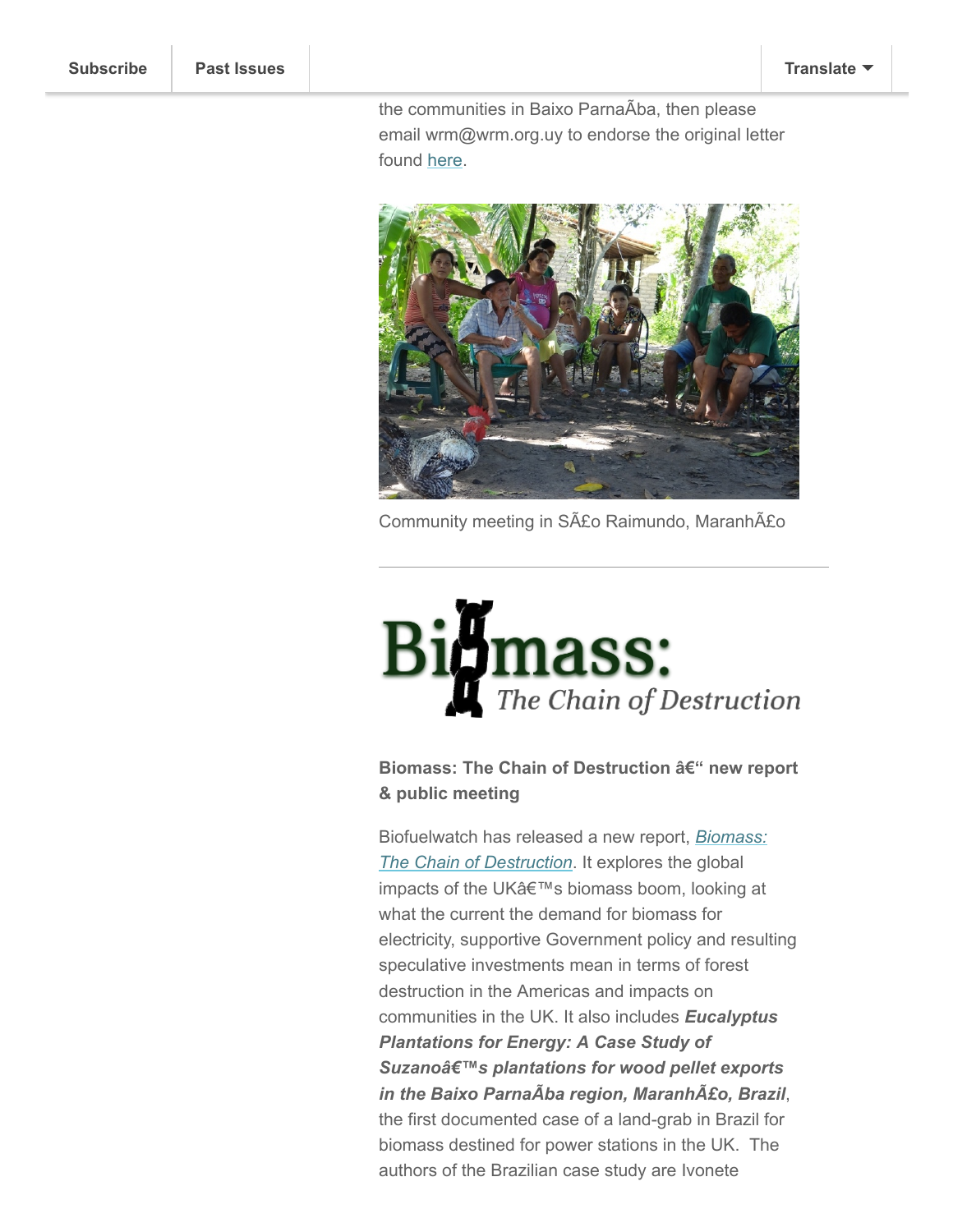The report can be downloaded here: [http://www.biofuelwatch.org.uk/2013/chain-of](http://www.biofuelwatch.org.uk/2013/chain-of-destruction/)destruction/

Gonçalves de Souza (CEPEDES) and Winfridus

The report is summarised in an article by Almuth Ernsting published in the **Ecologist magazine**, and can be found [here](http://www.theecologist.org/campaigning/2152546/biomass_the_chain_of_destruction.html).

The report was launched at our public meeting *A Burning Issue: Biomass and its impacts on forests and communities*. Some 70 people came to the Lumen Centre in London to hear the following speakers:

- **Winnie Overbeek**, Coordinator of the World Rainforest Movement, spoke via videolink on the impacts of eucalyptus plantations in Maranhão, Brazil, being developed to produce wood pellets for export, including to the UK*;*
- **Scot Quaranda**, Campaigns Director, Dogwood Alliance, spoke via videolink about the impacts of wood pellet exports, including to Drax and Ironbridge, on southern US forests*;*
- **Sophie Bastable**, Biofuelwatch, spoke about the impacts of biomass electricity on UK communities and presented research into the linkes between social deprivation and biomass power station location in the UK;
- **Donna Liley**, Mosseley Environmental Action Group, spoke about the impacts of wood dust on her community.

Presentations and videos from the public meeting can be found here:

[http://www.biofuelwatch.org.uk/2013/burning-issue](http://www.biofuelwatch.org.uk/2013/burning-issue-recording/)recording/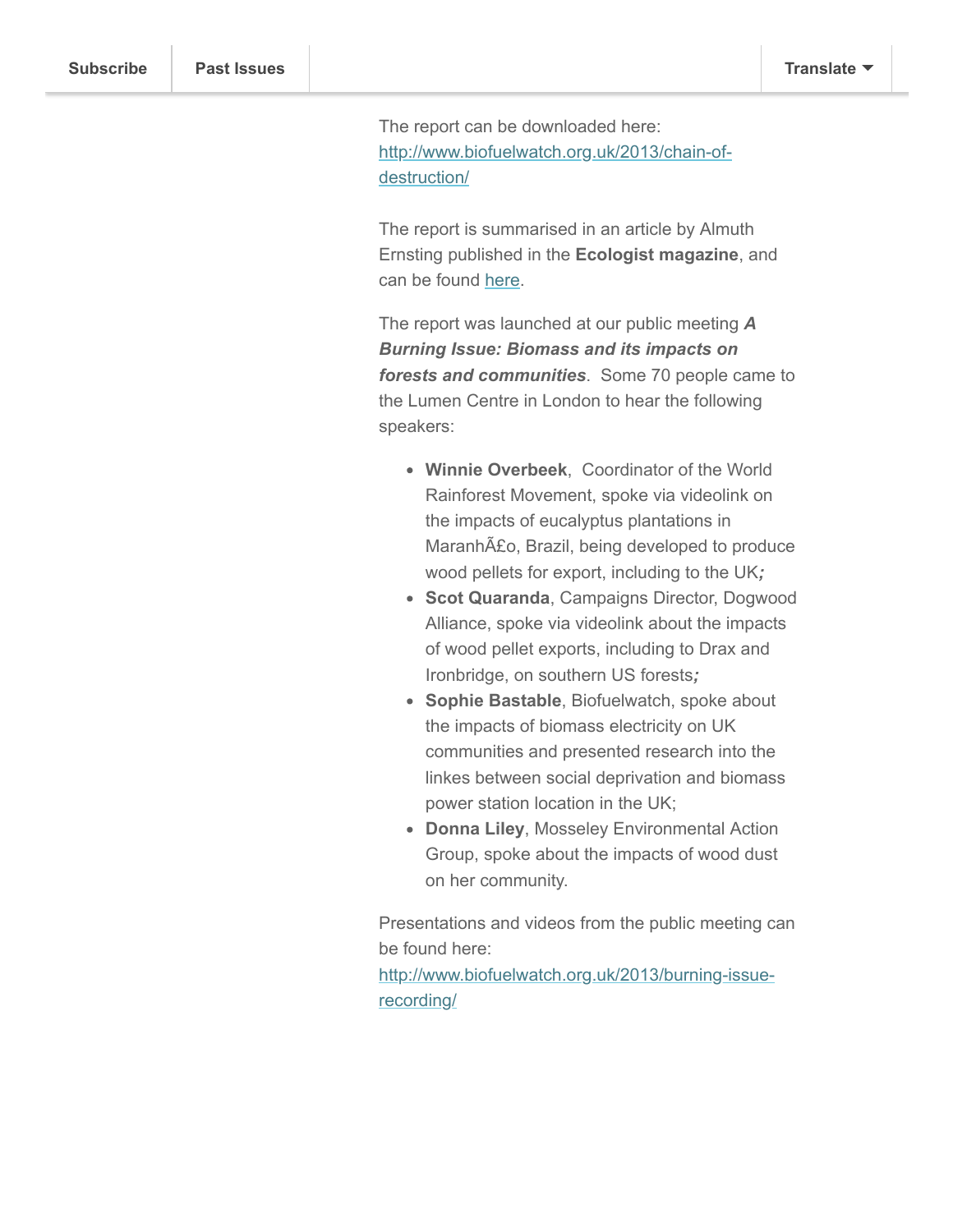

## **4. Wood Bioenergy: Green Land Grabs For Dirty** â€~Renewableâ€<sup>™</sup> Energy

Download the report here: http://globalforestcoalition.org/wp[content/uploads/2013/10/GFC-wood-bioenergy](http://globalforestcoalition.org/wp-content/uploads/2013/10/GFC-wood-bioenergy-update-FINAL-OCT.pdf)update-FINAL-OCT.pdf

The Global Forest Coalition and Biofuelwatch launched a new report last month at the Convention on Biodiversity in Montreal, Canada. The report highlights the impacts of expanding use of wood for generating industrial scale electricity and heat, especially in Europe and North America. The report points to EU demand where both dedicated biomass facilities and conversion of coal plants to biomass are resulting in a new international trade in wood pellets. Estimates are that the UK alone will burn pellets made from 82 million tonnes of wood, eight times the country's total domestic wood production. Most pellets are now being imported from forests in the southern USA and British Columbia, Canada, but other regions are being eyed as potential future sources.

The report was launched in conjunction with the U.S. biomass industry's afeceNational Bioenergy Dayâ€<sub>□</sub> on Oct 17th. A network of North American activists launched a counter event, "Bioenergy Truth Dayâ $\epsilon$  and encouraged people to contact their representatives and demand that legislation intended to open up federal lands for biomass logging under the false pretense of  $\hat{a} \in \text{c}$ erestoration $\hat{a} \in \Box$  and "wildfire preventionâ€□ be halted.